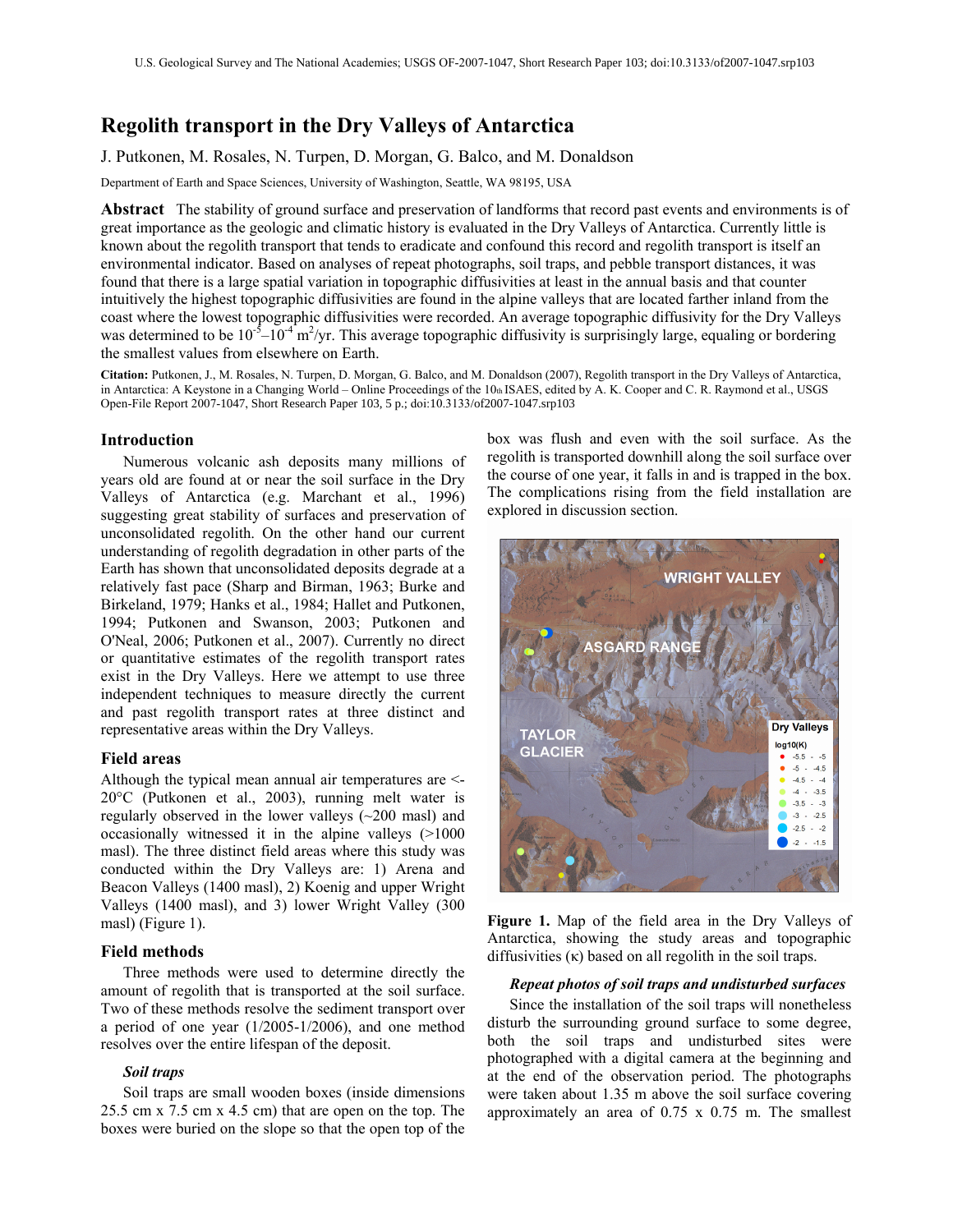pebbles that were tracked and measured had an intermediate diameter of about 0.5 cm.

#### Boulder trails

As boulders of distinct color or locally rare lithology weather on the hillslope a trail of pebbles is formed progressing downhill until thinning and vanishing. The source boulder dimensions, lithology, and local slope angle were recorded. A tape measure was laid straight through the highest fragment frequency that invariably followed the steepest slope downhill. All fragments within 0.1 m on each side of the tape measure were measured for mean dimension and distance from the source boulder. At certain fragment diameter the reliable detection of its lithology and source became unreliable and those fragments were ignored. The diameter of the smallest detectable fragment varied slightly between study sites and was on average 1.2 cm, ranging from <0.5-3.0 cm. There was generally no ambiguity with the largest fragments whose average diameter was 11.6 cm, ranging from 2.6-100.0 cm.

#### Data analyses

The objective of all of our analyses is to determine the amount of regolith that travels along the soil surface in a given time period and on a given slope angle. With those data we can calculate the topographic diffusivity  $\kappa$  (m<sup>2</sup>/yr) that describes the efficiency of regolith transport (Culling, 1960; Carson and Kirkby, 1972; Hallet and Putkonen, 1994; Hanks, 2000; Putkonen and O'Neal, 2006; Putkonen et al., 2007). Topographic diffusivity has been determined for a wide range of climates and environments and allows a direct comparison of sites regardless of slope angle (Oehm and Hallet, 2005).

Our formal understanding of landform degradation follows a widely accepted mathematical formulation (Culling, 1960), which states that the mass transfer along the ground surface is equal to the local slope angle and a topographic diffusivity.

Topographic diffusivity is a key parameter that integrates the substrate and climate. Published values of topographic diffusivity range over three orders of magnitude  $(10^{-1} - 10^{-4} \text{ m}^2/\text{yr})$  and no values currently exist for Dry Valleys, Antarctica (Hanks et al., 1984; Fernandes and Dietrich, 1997; Heimsath et al., 1997; Roering, 1999; Hanks, 2000; Oehm and Hallet, 2005).

The total regolith flux  $(q_{vol,x} [m^2/yr])$  down the steepest local slope (x-direction), is proportional to the transport coefficient  $\kappa$  (m<sup>2</sup>/yr) and the corresponding slope inclination,  $\partial y/\partial x$ , where y is vertical dimension (m) and x is horizontal dimension (m) down the steepest slope. The simplest relation expressing the general increase in regolith flux with slope steepness is:  $q_{\text{vol},x} = \kappa$ ∂y/∂x (eq. 1).

At all field sites the local slopes were measured with a hand-held clinometer and are believed to be accurate to about 1.0°.

#### Soil traps

The volumetric regolith flux down the steepest local slope was measured by collecting all regolith that passes across an imaginary line that is level and follows the contour line at the soil surface. Here the width of the reference line is the inside width of the soil trap and the regolith volume is calculated by dividing the total mass that fell in the box by regolith density. The measurement period is 1 year.

Equation (1) can be readily solved for κ, by reorganizing and substituting tangent of the slope angle for dy/dx, and by dividing the  $q_{vol,x}$  by the average regolith density which in the area is approximately 1800  $\text{kg/m}^3$ . The q<sub>vol,x</sub> needs to be multiplied by the inside width of the soil trap (0.255 m) to account for the shorter than unit width of the measurement.

# Repeat photos of undisturbed ground surface and soil traps

Determination of topographic diffusivity from repeat aerial photos requires several steps: 1) the photo pairs were first rectified in image processing software, 2) the scale was determined by measuring markers of known dimensions within photos, 3) the photo pair was overlaid in an image manipulation software, 4) all the exposed pebbles within a reference area were compared between the two images to determine whether the pebbles moved and how far. This technique allowed detection of pebbles down to about 0.5 cm diameter.

To compensate for the generally small number of pebbles that moved within a given frame an aerial average topographic diffusivity was calculated instead of determining only the volume of pebbles that crossed a randomly placed horizontal contour line.

To calculate the reference area average topographic diffusivity, a pebble that had moved between the taking of the two photographs was measured for the intermediate axes length. The approximate volume of the pebble was calculated by cubing the length of the intermediate axis. The straight distance between the pebble initial center of the mass and the final center of the mass in cm was measured.

The total volumetric regolith flux in x-direction  $(q_{vol,x,mean})$  is calculated:

$$
q_{vol,x,mean} = \frac{\sum_{1}^{n} \frac{V_n \cdot d_n}{\Delta t}}{A}
$$
 (2)

where n is the number of individual pebbles that moved,  $V_n$  is the volume of a given pebble  $(m^3)$ ,  $d_n$  is the distance a given pebble moved (m), ∆t is the time difference between initial and final measurements (years), and A is the reference area where the pebbles have been measured  $(m<sup>2</sup>)$ . The topographic diffusivity is calculated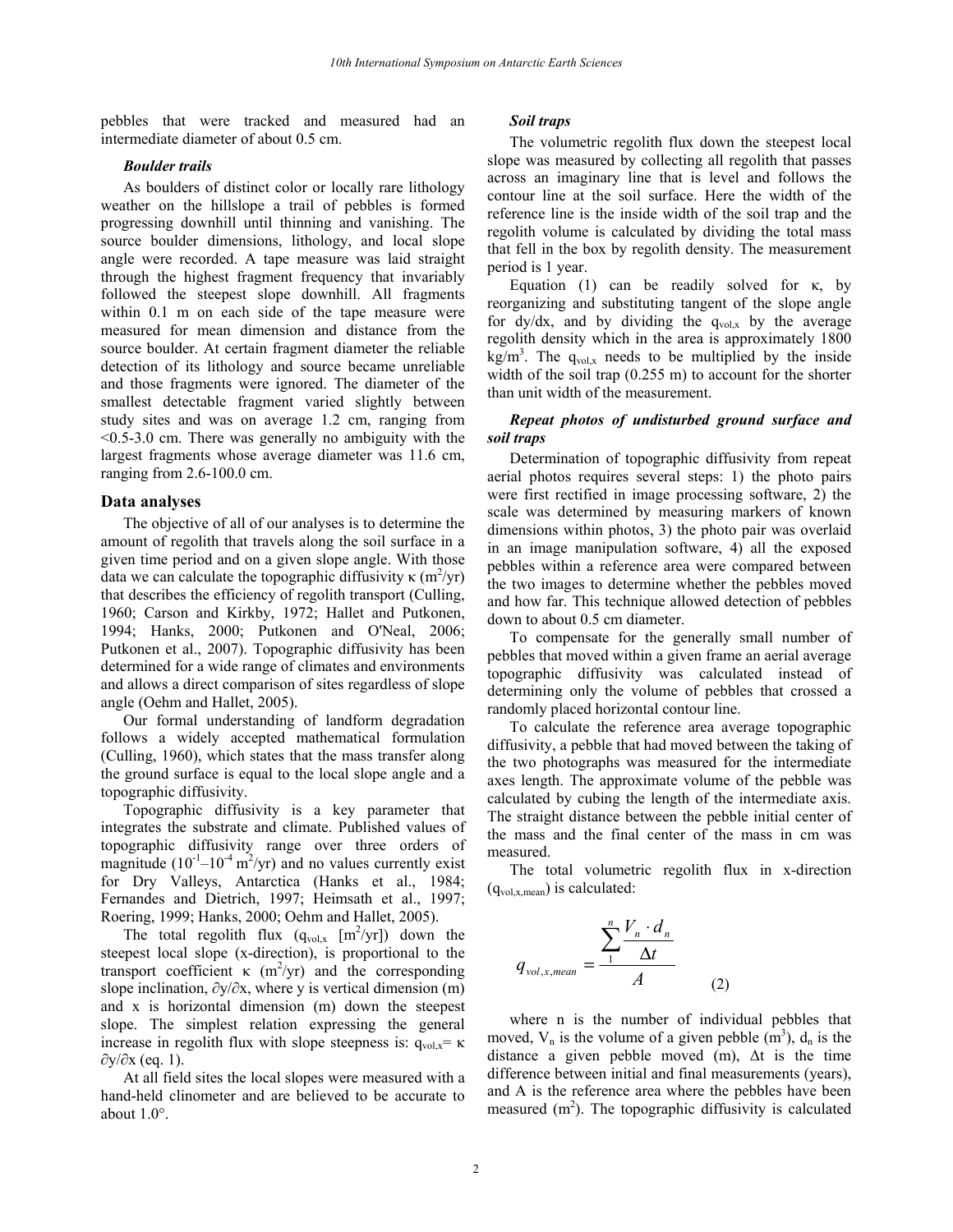by substituting  $q_{vol,x}$  in equation 1 by  $q_{vol,x,mean}$  and solving for κ.

sizes; all the regolith that was trapped in boxes is included in these calculations.

#### Long term transport rate

The trail of rock fragments of distinct lithology that originate from an obvious source boulder on a hillslope indicates the downhill transport of surficial regolith. To calculate the corresponding estimate of the topographic diffusivity all fragments are measured for volume and distance from the source boulder within a 0.1 m wide swath along the highest concentration of fragments and the transport rate is calculated by using equations 1 and 2.

It is expected that the fragments continue to weather while they are in transport and eventually become too small for visual detection. Therefore as some of the fragments are lost through attrition this method is assumed to provide a minimum estimate of topographic diffusivity. It is also reasonable to assume that many more rock fragments of comparable size are transported in the same study plot but since they are not related to the source boulder they are not counted which further decreases the value of computed topographic diffusivity.

The time that is entered in equation 2 is the time since the deposition of the regolith and in most cases would be the time since the last warm based glaciation receded from the site. Many of the drifts in the Dry Valleys have been dated by volcanic ashes and cosmogenic isotopes which place the surfaces typically within a range of 1-13 Ma (e.g. Brook et al., 1991; Brown et al., 1991; Marchant et al., 1996). Given the uncertainties in the dating control, difficulty in locating exact boundaries between mapped units in the field, and the fact that many boulder trail measurements come from units that are classified as undifferentiated colluvium in published maps we solved the topographic diffusivities for both 1 and 13 Ma exposure time. The results are reported as a range of diffusivities based on the same boulder trail data and assumed 1 Ma exposure and 13 Ma exposure to reflect the uncertainty.

#### Results

All the measurements of regolith transport were converted into topographic diffusivities to allow comparison across varying slope angles within the Dry Valleys, and climates and environments elsewhere on Earth (see equation 1 for definition of topographic diffusivity).

Figure 2 shows mean topographic diffusivities for five separate categories which are all measured in the Dry Valleys. The categories are: 1) boulder trails, 2) repeat photos, 3) soil trap repeat photos generally follow analytical procedures for repeat photos with the exception that an attempt was made to discard regolith movement directly caused by the installation of the traps or within the disturbed ground close to the box, 4) soil traps  $D > 5.6$ mm; the regolith that was trapped in the box was sieved and only the fraction that passed through the 5.6 mm sieve is included in the calculations, 5) soil traps all grain

The spatial variation in topographic diffusivities that are solved from soil traps including all grain sizes (Figure 1) shows that the lowest κ values are found in lower Wright Valley and the highest values are found at high elevations and inland in the alpine valleys. This suggests broadly less regolith transport near the coast than in the



Figure 2. Mean topographic diffusivities for all methods. Blue vertical bar shows the range of published topographic diffusivities on Earth. Red vertical bar (DV estimate) shows the estimated range of mean topographic diffusivity in the Dry Valleys of Antarctica based on this research.

## **Discussion**

None of the methods employed in this study alone are perfect for accurate determination of either short or long term sediment transport. However, when the systematical biases in individual methods are taken into account, these methods provide collectively robust means to bracket current sediment transport rates in the area. The minimum limiting values are provided by repeat photography which misses the movement of the finest sediments (diameter<0.5 cm) and therefore it can be concluded that the average topographic diffusivity has to be  $>6.9x10^{-6}$ m<sup>2</sup>/yr. On the other hand the installation of soil traps inevitably disturbs the surrounding soil which becomes more mobile and artificially increases the amount of trapped sediment. Therefore the natural topographic diffusivity has to be  $\langle 9.4 \times 10^{-4} \text{ m}^2/\text{yr}}$ . Moreover, as the desert pavement, which is pervasive in the field area, is disturbed by the installation of the boxes it is likely that a disproportionally large fraction of fine sediments are mobilized. Therefore we suggest that the larger grain size fraction alone (soil traps D>5.6 mm) may more closely establish a maximum limiting transport rate. The corresponding maximum limiting topographic diffusivity in the area would be  $\leq 2.0x10^{-4} \text{ m}^2/\text{yr}}$ .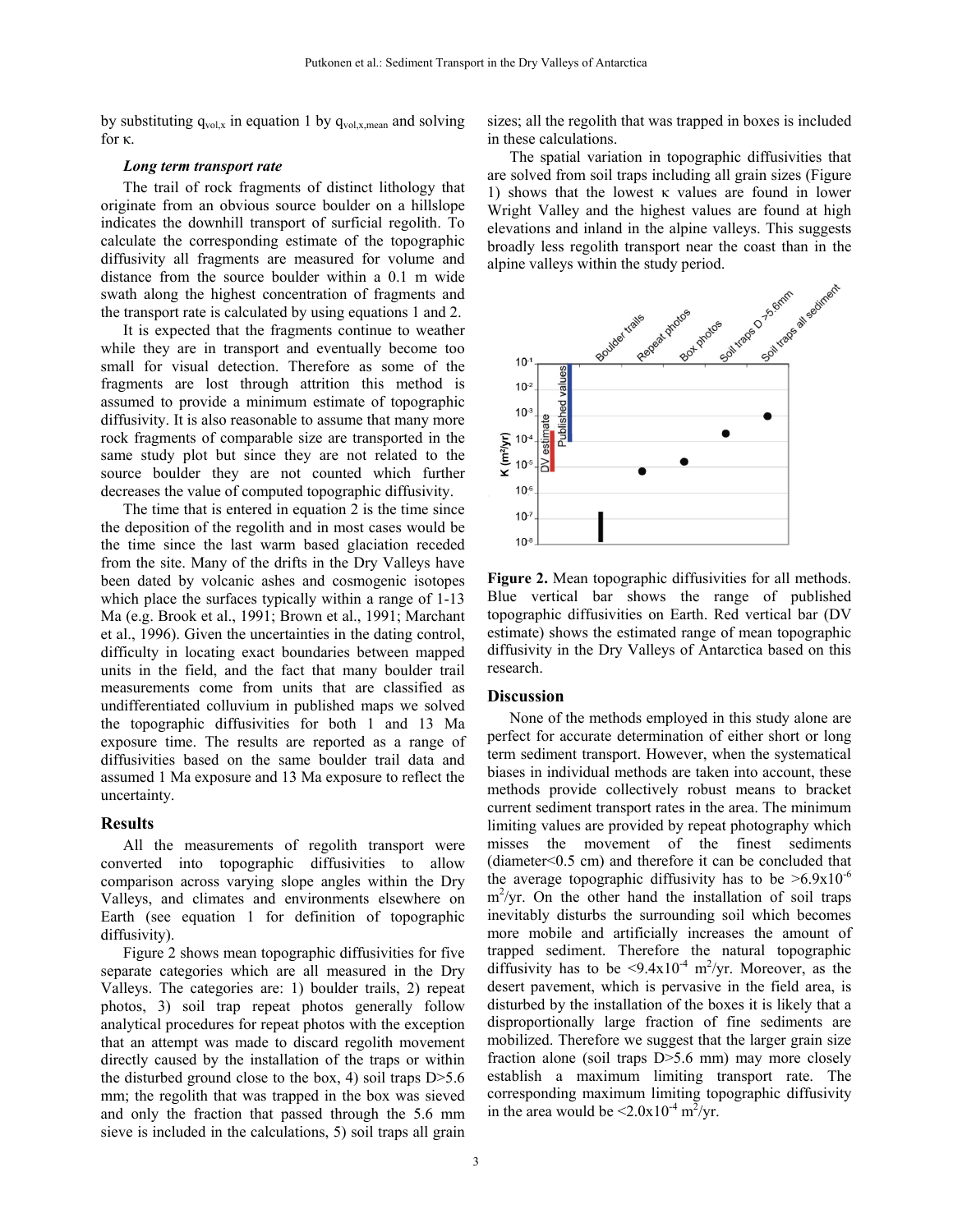Given all the uncertainties and relatively small sample size we suggest rounding the numbers to provide an order of magnitude estimate of the current topographic diffusivity in the dry Valleys, which is  $10^{-5} - 10^{-4}$  m<sup>2</sup>/yr. At the lower end of this range the topographic diffusivity is about an order of magnitude smaller than the smallest recorded values elsewhere on the Earth, however, on the upper end the topographic diffusivity is equal to smallest reported values elsewhere on Earth. This suggests that the regolith transport rates in cold deserts may not differ significantly from warm deserts such as are found in Israel and Nevada, USA (Enzel et al., 1996; Hanks, 2000).

As is apparent from Table 1 and Figure 2, the topographic diffusivity that is solved from boulder trails and that applies for a much longer time period is 2-4 orders of magnitude smaller than the suggested current topographic diffusivity. This may simply reflect a recent significant acceleration of sediment transport rate in this area. However, it is believed that even though the method provides a limiting lower estimate of the long term topographic diffusivity it also significantly underestimates the true value. The reasons for this assertion are three fold: 1) after the initial deposition of the source boulder in the hillslope there is some lag time before the first rock fragments are deposited on the base of the boulder, 2) the rock fragments brake further while they are transported downhill, eventually becoming too small for detection, 3) much more rock fragments and soil is transported in the study plot but because they are not of contrasting color or lithology their origin remains unknown.

We suggest that because the typical surface exposure times in the Dry Valleys are in the order of millions of years the smallest recorded terrestrial topographic diffusivities that are reported here still render surface processes important for landscape evolution and disturbance of surfaces.

The spatial pattern of topographic diffusivities that are based on soil traps with all trapped regolith is shown in Figure 1. It is counterintuitive that the lowest diffusivities are found closest to the coast and at low elevation, as these areas ostensibly appear more geomorphologically

active due to observed gravel dunes and consistently running streams and melt water rivulets. The highest individual value of topographic diffusivity is recorded at a site where snow melt was feeding a silty deposit that completely filled the trap and collected in a heap that over-filled the box. Yet only a few hundred meters to the west another trap in apparently similar substrate collected only a dusting of silt. This goes to show that there exists a large spatial variation in the regolith transport rates at least in the annual time scale. The higher than expected topographic diffusivity suggests that the surfaces in Dry Valleys are currently renewed by erosion and deposition.

# Conclusions

The stability of ground surfaces and preservation of deposits that record past events and environments is of great importance as the geologic and climatic history is evaluated in the Dry Valleys of Antarctica. The presence of many ancient volcanic ashes at or near soil surfaces suggests great preservation of the sedimentary deposits in the Dry Valleys and vanishingly small sediment transport rates. Elsewhere on Earth sediment erosion, transportation, and deposition tend to eradicate and rework landforms and deposits within few 100's of ka, but since no direct measurements exists of the regolith transportation rates in the Dry Valleys the apparent preservation can not be quantitatively and independently assessed.

Based on analyses of repeat photographs, soil traps, and rock fragment transport distances in the Dry Valleys a sediment transport coefficient (topographic diffusivity) was calculated. The topographic diffusivity relates the sediment transport rate per unit width of the slope to the local slope angle. Instead of comparing the actual volumes of sediment transport on various slopes which largely reflects the steepness of the given slope, the topographic diffusivity yields the sediment transport rate normalized to the local slope. Therefore the expectation is that the topographic diffusivity is a constant within a given field area and typically is insensitive to the varying slope angles.

Table 1. Mean, maximum, minimum, standard deviation and number of data points (n) for all calculated categories of topographic diffusivity.

|                                | Mean $(m^2/yr)$      | Max $(m^2/yr)$       | Min $(m^2/yr)$        | Std $(m^2/yr)$       | n  |
|--------------------------------|----------------------|----------------------|-----------------------|----------------------|----|
|                                |                      |                      |                       |                      |    |
| Boulder trails, 1 Ma exposure  | $1.5 \times 10^{-7}$ | $3.4 \times 10^{-6}$ | $7.1 \times 10^{-11}$ |                      | 68 |
| Boulder trails, 13 Ma exposure | $1.2 \times 10^{-8}$ | $2.6 \times 10^{-7}$ | 5.4 x $10^{-12}$      |                      | 68 |
| Repeat photos                  | $6.9 \times 10^{-6}$ | $1.9 \times 10^{-5}$ | $8.3 \times 10^{-7}$  | $6.6 \times 10^{-6}$ |    |
| Box photos                     | $1.6 \times 10^{-5}$ | $4.9 \times 10^{-5}$ | $1.5 \times 10^{-6}$  | $1.9 \times 10^{-5}$ |    |
| Soil traps $D > 5.6$ mm        | $2.0 \times 10^{-4}$ | $3.0 \times 10^{-3}$ | $5.4 \times 10^{-6}$  | $8.0 \times 10^{-4}$ | 14 |
| Soil traps all grain sizes     | $9.4 \times 10^{-4}$ | $1.2 \times 10^{-2}$ | $6.4 \times 10^{-6}$  | $2.8 \times 10^{-3}$ | 19 |